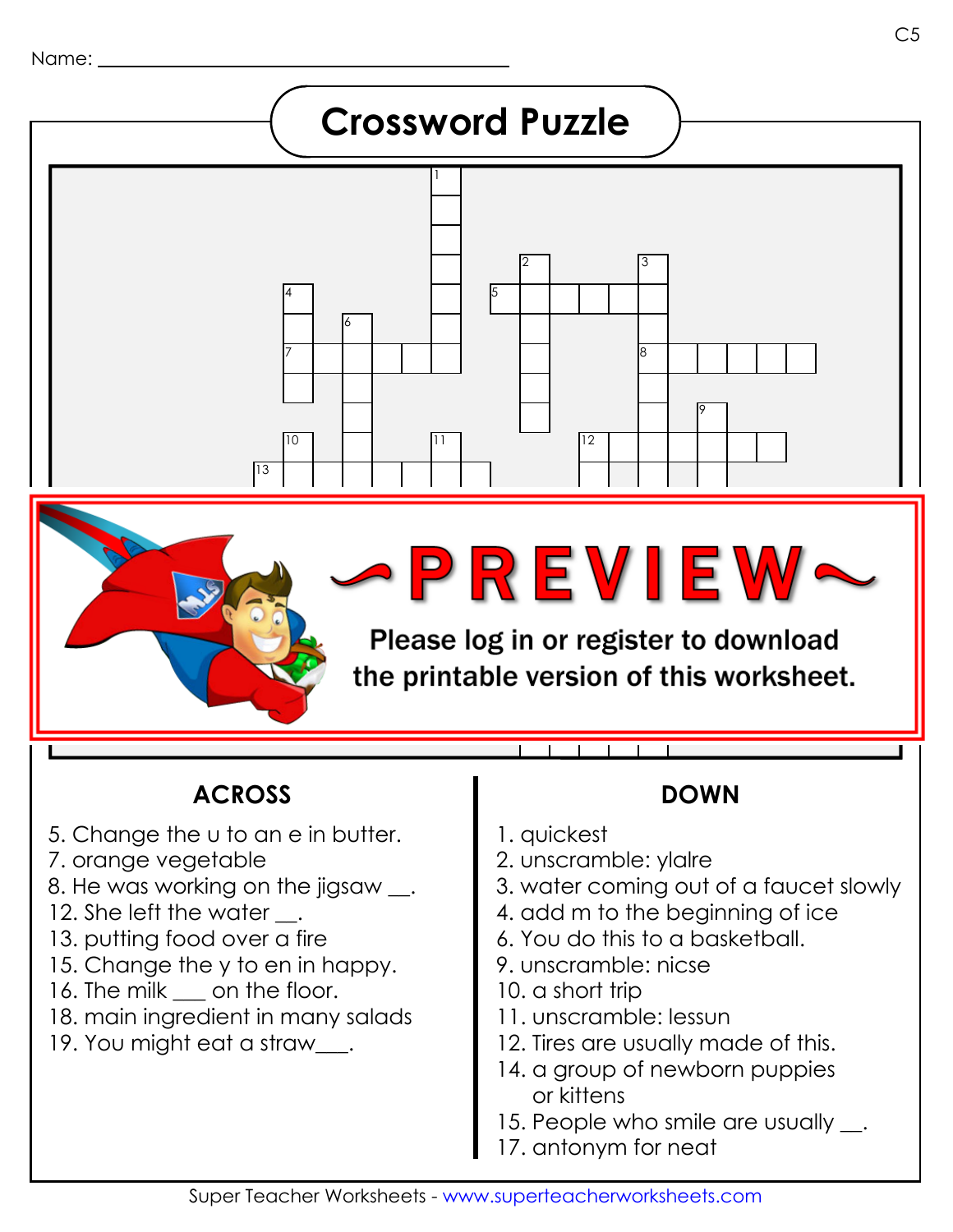#### **Crossword Puzzle Word Bank**berry grilling puzzle better really happen happy rubber carrot drihhle  $l$ ettuce  $r<sub>l</sub>$  inning dripping errand <sup>s</sup> R P V I P W 1 fastest un la citur a vive cinta vita plannular the printable version of this worksheet.